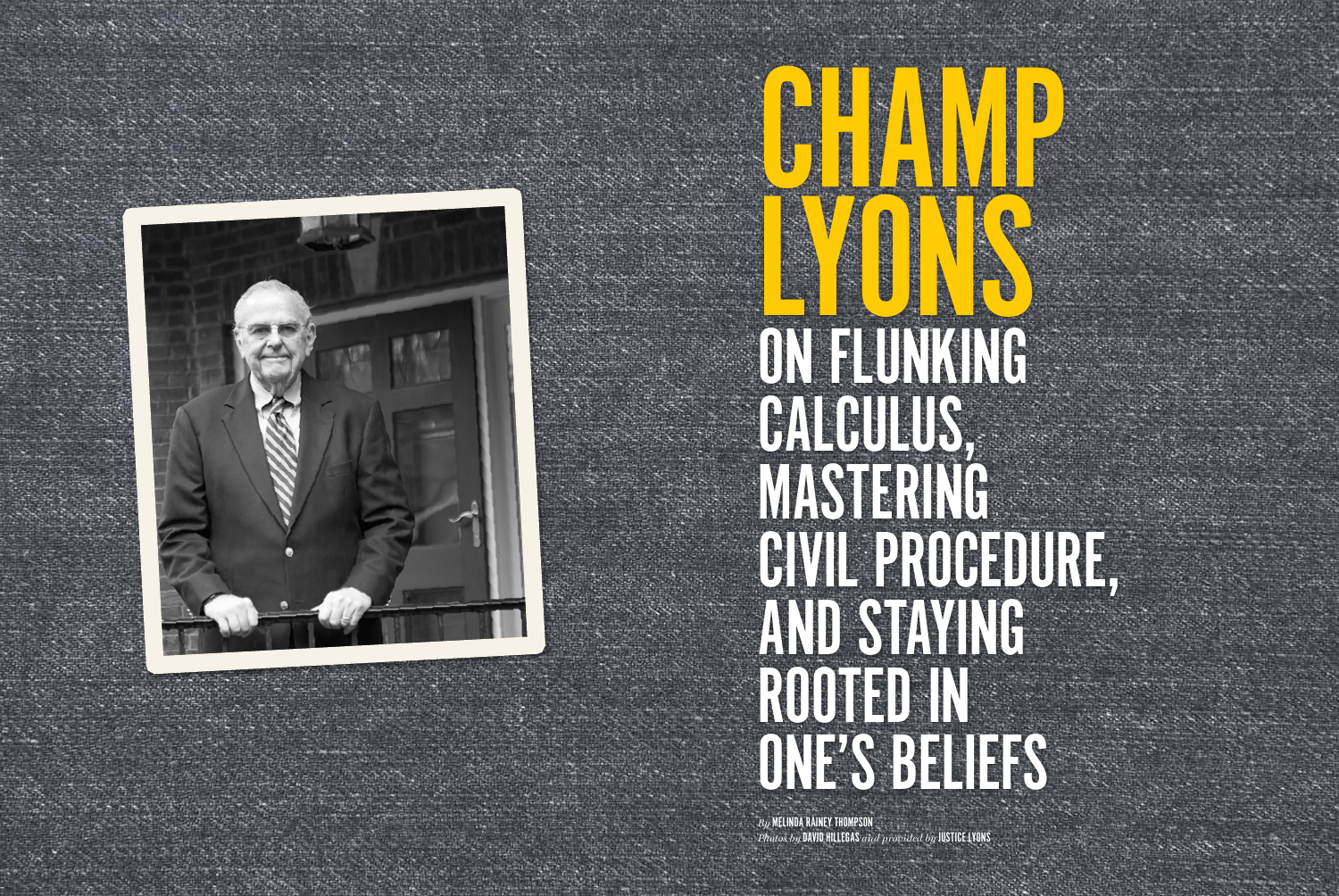

HE FIRST TIME I MET CHAMP LYONS, I realized that he is much more than a former Alabama Supreme Court justice and an un disputed lion in Alabama's legal community. He's also clever, charming, and wickedly entertaining.

We met about fifteen years ago at a recep tion in one of my favorite places in the world, The Grand Hotel in Point Clear, Alabama. I was attending the Mobile Bench and Bar weekend with my husband, an appellate court judge. Champ regaled me with colorful stories about the lawyers and judges milling around us. His keen intellect and remarkable memory for the smallest details make him a powerful storyteller.

Champ comes from a long line of judges and doctors. His father, Dr. Champ Lyons, changed the face of medicine. Look him up in the Annals of Surgery. I'm not exaggerat ing. He was one of the most esteemed sur geons in Alabama's history. Dr. Lyons began his career as a Harvard-educated microbiologist. He developed the first proto cols for the administration of penicillin to wounded WWII servicemen. This breakthrough was possible because of the dosing regimen gleaned by Dr. Lyons and his

teaching fellows when they treated burn patients after the 1942 Cocoanut Grove nightclub fire in Boston. Later in his career, Dr. Lyons also became known for innovations in vascular and cardiac surgery.

Champ knew he was going to follow the family tradition in law rather than medicine when he was a senior at Ramsay High School. He recalls the day he was allowed to watch his father perform openheart surgery:

"I could see the woman's heart beating. My father got his scalpel in rhythm with her beating heart, and just as he made the incision, the room started spinning. I went out in the hall and fainted, got back up, and went back in and watched the rest of the operation. I was determined to survive that. That was the first step along the way to law school. The real epiphany came my sophomore year at Harvard when I flunked second-year calculus. I wrote in my blue book to the professor, 'By the time you read this examination, I will be concentrating in American government.'"

Champ's father, Dr. Lyons, was demanding. His former residents laud him as brilliant but describe a residency under his tutelage as "four years of The Junction Boys." That's a simile rabid Alabama fans like Champ Lyons recognize with a wince.

One day when Champ was a law student, he came home to see his family and share exciting news. As his father drove them to the Mountain Brook Club to eat Sunday lunch, Champ announced, "I want you to know I've been elected editor-in-chief of The Alabama Law Review!"

Dr. Lyons' response: "Son, I would have expected nothing less."

Champ's father died of a brain tumor at age 58. His son, Champ, learned of his father's illness in the middle of the three-day bar examination.

"It was 10 minutes before the afternoon session on the second day when I got an emergency phone call. Dr. Katrina McArthur told me: 'Your father has a brain tumor, and you need to get to Birmingham as fast as you can.' I asked if I had an hour or two. She said yes, so I took criminal law and common law pleading in 45 minutes, got in my car, and drove to Birmingham. We visited a long time, and I learned the surgery would take place in a few days. I then drove back to Montgomery to finish the bar exam, fell asleep at the wheel, and drifted off the road. Luckily, I passed the bar."

During the last stage of Dr. Lyons' illness, Champ's brother, Joe Lyons, ran into Coach Paul "Bear" Bryant at the airport. Coach Bryant told him: "Every man has his heroes, and your father is one of mine."

"I feel sorry for people who only believe in coinci dences," Lyons said reflectively in our interview.

"I think things have a way of happening through an ordained power. For example, we had a sabbatical program in the law firm I worked with in Mobile.

## THE HEIGHTS BY GREAT MEN REACHED AND KEPT WERE NOT ATTAINED BY SUDDEN FLIGHT, BUT THEY, WHILE THEIR COMPANIONS SLEPT, WERE TOILING UPWARD IN THE NIGHT. HENRY WADSWORTH LONGFELLOW